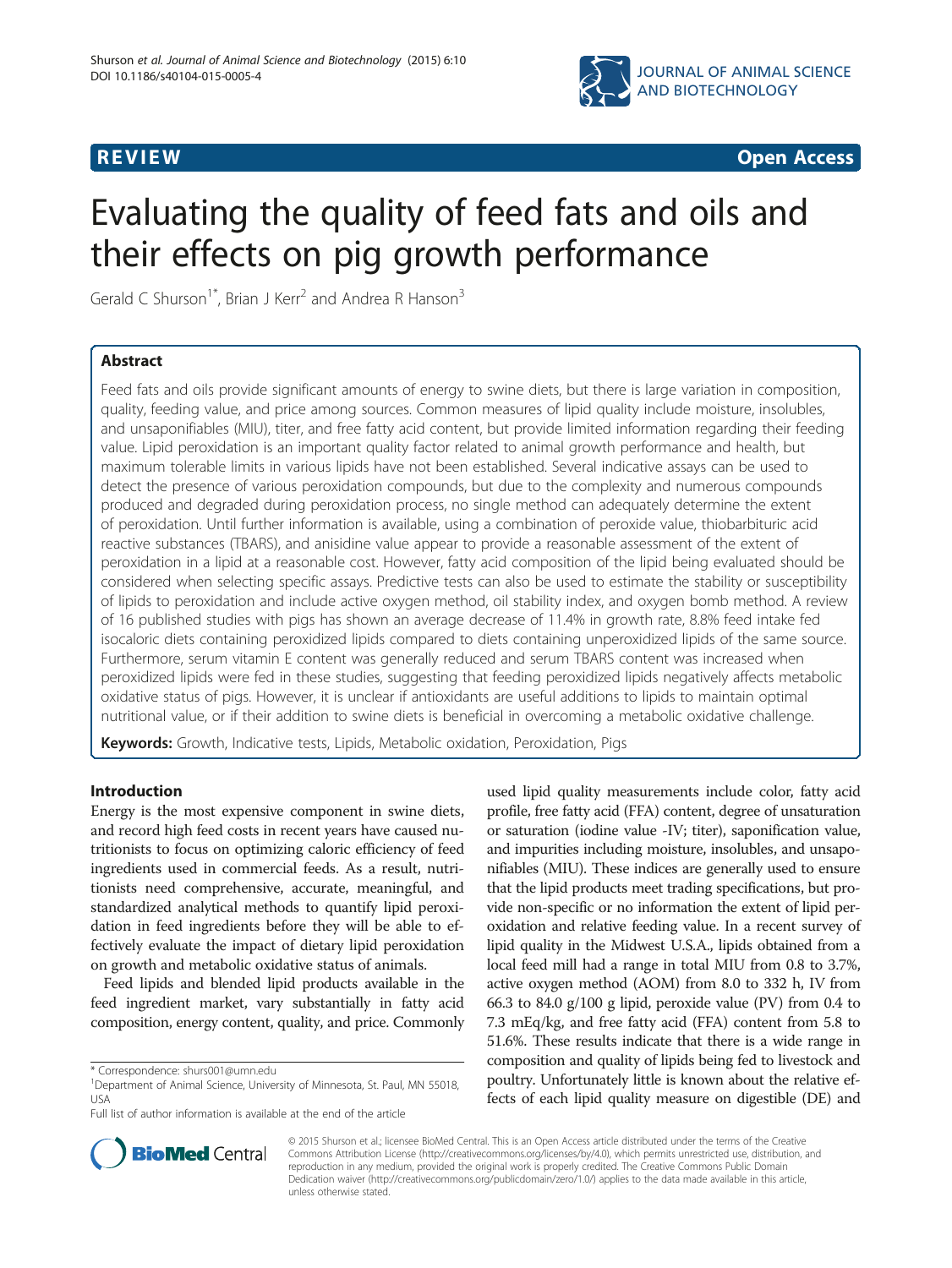metabolizable energy (ME) content and nutrient utilization of lipids.

Lipid sources that contain high concentrations of polyunsaturated fatty acids (PUFA) are highly susceptible to peroxidation, especially when exposed to heat, light, oxygen, and transition metals during production, processing, and storage [[1](#page-8-0)]. Lipid peroxidation causes degradation of unsaturated fatty acids resulting in a reduction in energy value [[2](#page-8-0)], as well as deleterious effects on animal health, metabolic oxidative status, and growth performance of pigs [\[3\]](#page-8-0).

Lipid peroxidation is a complex and dynamic process that simultaneously produces and degrades numerous compounds [[1\]](#page-8-0). Although several indicative and predictive assays have been developed and used to measure various peroxidation compounds, there is no single assay that comprehensively characterizes the extent of peroxidation in all lipid sources. As a result, it is difficult to predict potential negative effects from feeding peroxidized lipids on pig growth performance and health. Although some researchers [[4-7](#page-9-0)] have proposed minimum thresholds of dietary peroxidation that causes reduced growth performance, no generally accepted standards have been established.

#### Lipid peroxidation

Lipid peroxidation is a complex process that is affected by several factors including the degree of saturation, temperature, and the presence of oxygen, transition metals (e.g. Cu and Fe), undissociated salts, water, and other nonlipidic compounds. As shown in Figure 1, lipid peroxidation consists of three phases: initiation, propagation, and termination, with each step "consuming" and producing many compounds [\[1\]](#page-8-0). Lipid hydroperoxides initially formed during the lipid peroxidation process not only have the potential to impact lipid quality, but also form secondary and

| Initiation                                             | RH      |   | $\rightarrow$ R. + H.               |  |  |  |  |  |  |  |  |
|--------------------------------------------------------|---------|---|-------------------------------------|--|--|--|--|--|--|--|--|
|                                                        |         |   |                                     |  |  |  |  |  |  |  |  |
| Propagation $R_1 + O_2$                                |         | → | ROO-                                |  |  |  |  |  |  |  |  |
|                                                        |         |   | $ROO + R'H \rightarrow ROOH + R'$   |  |  |  |  |  |  |  |  |
|                                                        |         |   |                                     |  |  |  |  |  |  |  |  |
| Termination 2R.                                        |         |   | $\rightarrow$ RR                    |  |  |  |  |  |  |  |  |
|                                                        | $RO+R$  |   | $\rightarrow$ ROR                   |  |  |  |  |  |  |  |  |
|                                                        | $ROO+R$ |   | $\rightarrow$ ROOR                  |  |  |  |  |  |  |  |  |
|                                                        | 2 ROO-  |   | $\rightarrow$ ROOR + O <sub>2</sub> |  |  |  |  |  |  |  |  |
| Figure 1 Free radical induced lipid peroxidation [12]. |         |   |                                     |  |  |  |  |  |  |  |  |

tertiary peroxidation products (aldehydes, ketones, alcohols, hydrocarbons, volatile organic acids, and epoxy compounds) that can have detrimental effects on animal productivity and health. At least 19 volatile compounds are formed during peroxidation of linoleic acid, and these compounds may later be subsequently degraded [\[1](#page-8-0)]. However, peroxides and aldehydes that are initially produced are ultimately degraded as peroxidation continues (Figure [2](#page-2-0)), resulting in underestimation of the extent of peroxidation in excessively peroxidized lipids [[8](#page-9-0)]. Consequently, accurate quantification of the extent of peroxidation of lipids in feed ingredients is challenging because of the complex nature of peroxidation and the numerous compounds produced and degraded during the peroxidation process over time. Therefore, no single method adequately characterizes or predicts lipid peroxidation, and [\[9\]](#page-9-0) indicates that multiple measures should be used to comprehensively describe the peroxidation status of a lipid.

#### Lipid peroxidation measurement

Methods specific for evaluating lipid peroxidation or stability can be divided into indicative and predictive tests. Indicative tests measure specific chemical compounds, or chemically related compounds presentat the time of sampling, and indicate the relative extent that peroxidation has occurred. Predictive tests evaluate the ability of a lipid to withstand peroxidation when exposed to standardized, accelerated conditions to induce peroxidation.

#### Indicative tests

A wide variety of indicative tests can be used to quantify lipid peroxidation compounds, but each assay has advantages and disadvantages which must be considered prior to their use. Common indicators of peroxidation in feed fats and oils have been PV, thiobarbituric acid reactive substances (TBARS), and  $p$ -anisidine value (AnV). However, other measures such as conjugated dienes, TOTOX value, total carbonyls, hexanal value, oxirane value, triacylglycerol dimers and polymers, and total non-elutable material have been occasionally used to assess lipid peroxidation, as well as assays that measure specific peroxidation compounds such as 2,4-decadienal (DDE) and 4-hydroxynonenal (HNE). Unfortunately, peroxidation compounds measured by PV [\[6,10](#page-9-0)], TBARS [\[11\]](#page-9-0), AnV [\[6](#page-9-0)], conjugated dienes [\[12](#page-9-0)]), total carbonyls [\[10](#page-9-0)], and hexanal are produced and subsequently degraded at various stages of the peroxidation process, making interpretation of results difficult and can be misleading. Details of compounds measured and assay limitations have been summarized [[13](#page-9-0)] and presented in Table [1.](#page-2-0)

Other more subjective, non-specific indicators include changes in fatty acid profile, decrease in IV [[14](#page-9-0)], increased weight of lipid samples due to oxygen incorpor-ation into lipid hydroperoxides [[15](#page-9-0)], and increased FFA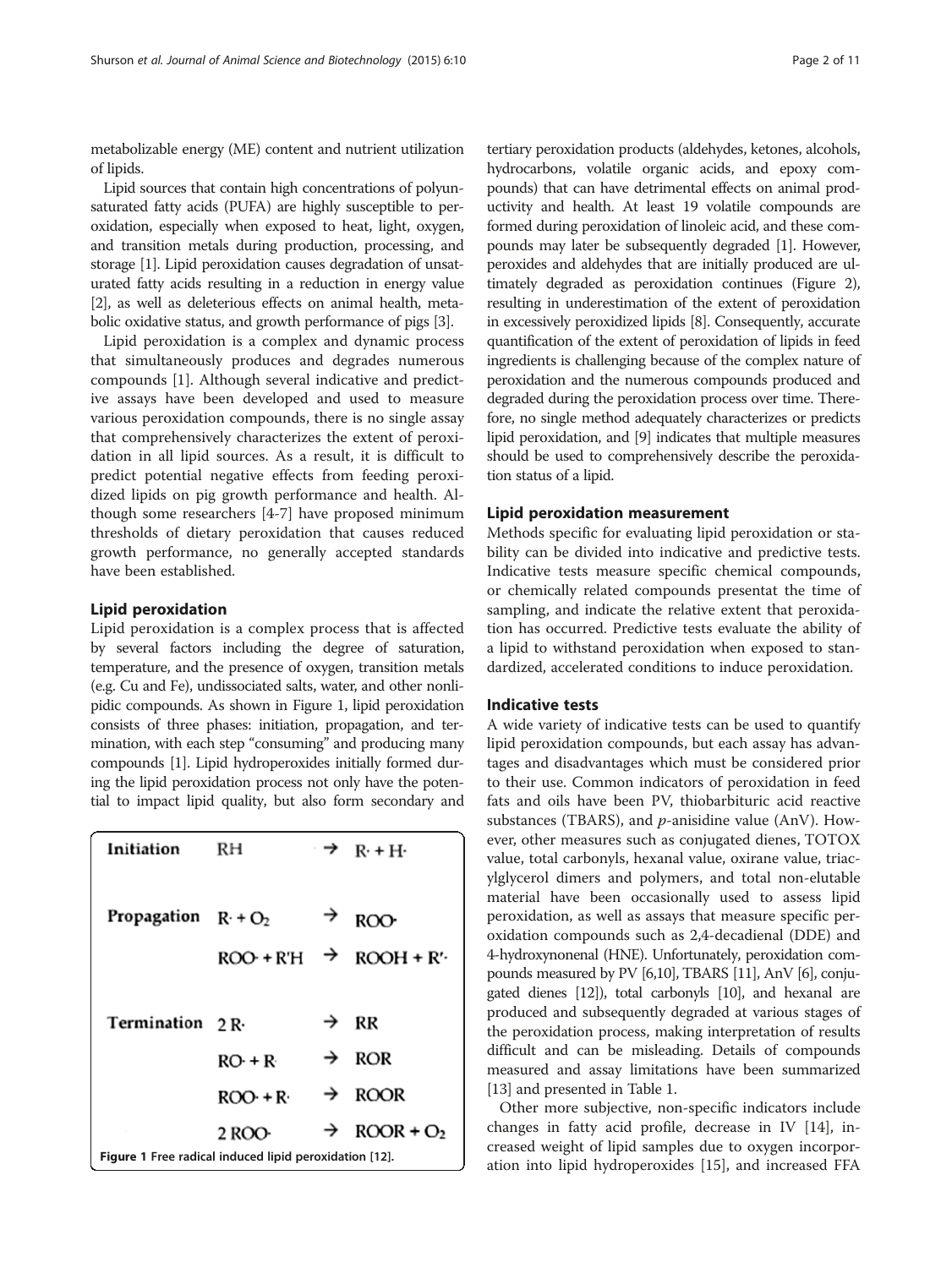<span id="page-2-0"></span>

content [\[11,16\]](#page-9-0). Unfortunately, these methods are of limited use in practical situations because they require compositional data from the original (unperoxidized) lipid source to determine the magnitude of change that has occurred during peroxidation.

### Predictive tests

Predictive tests evaluate the ability of a lipid to withstand peroxidation when exposed to standardized, accelerated conditions to induce peroxidation. Routinely used predictive tests include the AOM, oil stability index

| Indicative measure                  | Peroxidation compounds detected                                                                                                                               | <b>Limitations</b>                                                                                                                                                                               |
|-------------------------------------|---------------------------------------------------------------------------------------------------------------------------------------------------------------|--------------------------------------------------------------------------------------------------------------------------------------------------------------------------------------------------|
| <b>PV</b>                           | Peroxides and hydroperoxides                                                                                                                                  | Some procedures may be too subjective. Peroxides<br>may be undetectable in lipids exposed to >150°C.<br>Should be used in conjunction with TBARS and AnV<br>when assessing peroxidation.         |
| <b>TBARS</b>                        | Malondialdehyde                                                                                                                                               | Not specific to malondialdehyde because 2-alkenals,<br>2,4-alkedienals can react with thiobarbituric acid.<br>Different methodologies are used making<br>inter-laboratory comparisons difficult. |
| AnV                                 | Aldehydes                                                                                                                                                     | Not specific to a particular aldehyde because 2-alkenals,<br>2,4-alkedienals can react with $p$ -anisidine under acidic<br>conditions.                                                           |
| Conjugated dienes                   | Primary peroxidation compounds formed after<br>a double bond rearrangement in peroxides                                                                       | Less sensitive compared to PV. Carotenoids are<br>absorbed in the same wavelength range which<br>can cause misleading results.                                                                   |
| <b>TOTOX</b> value                  | Sum of AnV (or TBARS) and $2 \times PV$ . Measures both<br>primary and secondary peroxidation compounds.                                                      | Increases the lack of specificity inherent with AnV (or<br>TBARS) and PV.                                                                                                                        |
| Carbonyls                           | Secondary peroxidation compounds including<br>aldehydes and ketones.                                                                                          | Lack of specificity and tendency to be influenced by<br>non-carbonyl compounds.                                                                                                                  |
| Hexanal                             | Specific carbonyl compound formed during the<br>termination phase of peroxidation when linoleic acid<br>(C18:2 n-6) or other ù-6 fatty acids are peroxidized. | Volatile at high temperatures and may provide a<br>misleading indication of extent of peroxidation.                                                                                              |
| <b>DDF</b>                          | Specific aldehyde derived from linoleic acid<br>(C18:2 n-6) during peroxidation.                                                                              | Complicated and expensive assay requiring gas<br>chromatography and mass spectrophotometry.                                                                                                      |
| <b>HNE</b>                          | α, β-unsaturated lipophilic aldehyde formed<br>during lipid peroxidation of n-6 polyunsaturated<br>fatty acids (i.e. arachidonic and linoleic acid)           | Complicated and expensive assay.                                                                                                                                                                 |
| Triacylglycerol dimers and polymers | Polymeric compounds formed during the<br>late phases of peroxidation.                                                                                         | Measured with size exclusion chromatography.<br>Limited information on their use in evaluating<br>lipid quality and effects on animal health.                                                    |
| Oxiranes                            | Cyclic compounds produced during peroxidation.                                                                                                                | Assay not specific to oxiranes because it can<br>also detect carbonyls and conjugated dienes.                                                                                                    |
| Non-elutable material               | Gas-liquid chromatography procedure that<br>estimates the non-elutable material of a lipid<br>after a correction for glycerol.                                | Collectively measures most degraded chemical<br>structures of a lipid.                                                                                                                           |

Table 1 Compounds measured and assay limitations of indicative tests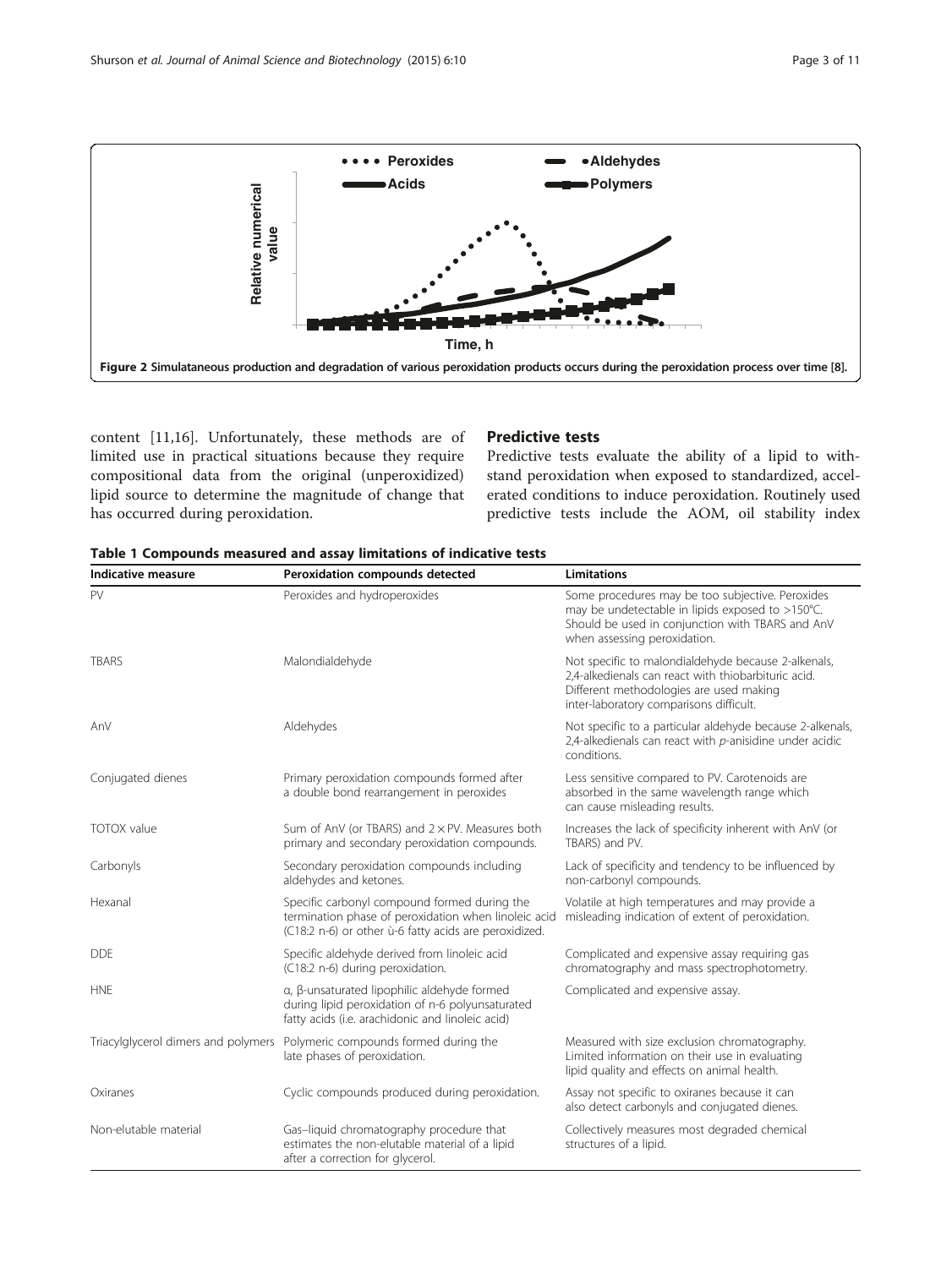(OSI), and oxygen bomb method (OBM). The AOM has been criticized for the length of time to conduct the assay, particularly for relatively stable lipids [\[17\]](#page-9-0), modified procedures which makes inter-laboratory comparisons difficult [[18](#page-9-0)], and some have suggested that this method is outdated [\[19\]](#page-9-0). Use of OSI offers the advantages compared to AOM because it allows the capability of analyzing multiple samples simultaneously, has a good correlation with AOM [\[20\]](#page-9-0), and has high inter-laboratory repeatability [[18](#page-9-0)]. The OBM is unique compared with AOM and OSI because it can be conducted on samples without lipid ex-

traction [\[21\]](#page-9-0), is a faster assay and correlates well  $(r = 0.89)$ with AOM, but may be time consuming when evaluating relatively stable samples [\[22\]](#page-9-0).

# Effect of time, temperature, and lipid source on the production of peroxidation compounds

The effects of lipid composition and peroxidation conditions on the concentration of peroxidation compounds in corn oil, canola oil, poultry fat, or tallow when heated for 72 h at 95°C (slow peroxidation; SO) or heated 7 h at 185°C (rapid peroxidation; RO) with a constant forced airflow rate of 12 L/min have been investigated [\[11](#page-9-0)]. Samples were obtained after peroxidation and analyzed for PV, AnV, TBARS, hexanal, DDE, HNE, PUFA, and FFA (Table [2](#page-4-0)). Free fatty acids increased and PUFA content in all lipid sources decreased after heating. However the magnitude of change was different for each lipid source. For example, the PUFA content declined in both corn oil (9% decrease) and tallow (35% decrease) when exposed to RO conditions. The substantial difference in magnitude of change may be related to the initial PUFA content which is relatively greater in corn oil compared with other lipid sources [\[9](#page-9-0)]. Interestingly, PV increased substantially in lipids exposed to SO conditions, but levels increased to a lesser extent under RO conditions. This finding may indicate that high temperatures (i.e. 185°C) expedite the catabolism of peroxides, as suggested by others [[19](#page-9-0)]. The magnitude of change was also greater for SO relative to RO for concentrations of TBARS, hexanal, and DDE, possibly indicating the occurrence of degradation. However, changes in PV, TBARS, hexanal, and DDE concentrations during heating were not monitored. The magnitude of differences under RO conditions compared to SO conditions varied for each lipid source. For example, the hexanal content of SO corn oil increased by 390-fold relative to fresh corn oil, while that of tallow exposed to similar conditions, increased by only 30-fold. This indicates that PUFA content affects the concentration of peroxidation compounds. The magnitude of change relative to fresh lipids was greater for RO compared to SO for AnV and HNE, but only in the vegetable oils. The opposite occurred for tallow or poultry fat. These findings suggest that there is an interactive effect between lipid composition and peroxidation conditions on HNE and AnV, and measurements of lipid peroxidation compounds lead to different responses depending on the fatty acid profile of the lipid, as well as the duration and magnitude of exposure to high temperatures during heating.

As shown in Table [3](#page-5-0), correlations among various composition, indicative, and predictive assays for assessing peroxidation in 4 lipids, each with 3 degrees of peroxidation have also been evaluated [[11\]](#page-9-0). However, caution should be used when interpreting these data because significant correlations do not infer a cause and effect relationship due to the potential confounding of lipid source and the peroxidation method used, even though some correlations were found to be significant among various composition and peroxidation measures. For example, moisture, insolubles, and MIU were positively correlated to OSI  $(r = 0.81, 0.78, and 0.70, respectively)$ . However, in animal fats, the greater OSI was most likely because animal fats have lower concentrations of unsaturated fatty acids and not because they had greater level of moisture and insolubles as shown in Table [2](#page-4-0). Peroxide value was positively associated with TBARS, hexanal, and DDE  $(r = 0.75, 0.76,$  and 0.61, respectively); AnV was positively correlated with HNE  $(r = 0.67)$  and AOM  $(r = 0.53)$ , but associated negatively with OSI ( $r = -0.57$ ); TBARS tended to be positively correlated with AOM  $(r = 0.51)$ ; hexanal was positively associated with DDN  $(r = 0.94)$  and tended to be positively correlated with AOM  $(r = 0.57)$ ; DDE was positively correlated with HNE  $(r = 0.49)$  and AOM  $(r = 0.65)$ ; HNE was positively associated with AOM  $(r = 0.66)$ ; and AOM was negatively correlated with OSI  $(r = -0.58)$ . The lack of significant correlations among several of the peroxidation measures may be due to the fact that peroxidation reactions occur concurrently during the peroxidation process with primary, secondary and tertiary oxidation products being produced and degraded at different rates depending upon the stage of oxidation [\[23-25\]](#page-9-0).

These results suggest that accurate measurement of the amount of lipid peroxidation may require determining the level of lipid peroxidation at several time intervals using more than one test. A high PV, AnV, as well as concentrations of TBARS, hexanal, DDE, and HNE, along with high AOM and low OSI indicate a high level of lipid peroxidation. It is economical and feasible to use PV as a primary measure of peroxidation if a lipid has been subjected to mild peroxidation because most of the hydroperoxides formed have not been decomposed. However, TBARS and AnV appear to be more accurate and practical measures to use if a lipid has been subjected to a high level of peroxidation because most of the hydroperoxides formed have already been decomposed to yield secondary or tertiary peroxidation compounds. The fatty acid profile of the lipid and the peroxidative conditions to which lipids were exposed (e.g. storage or processing temperature and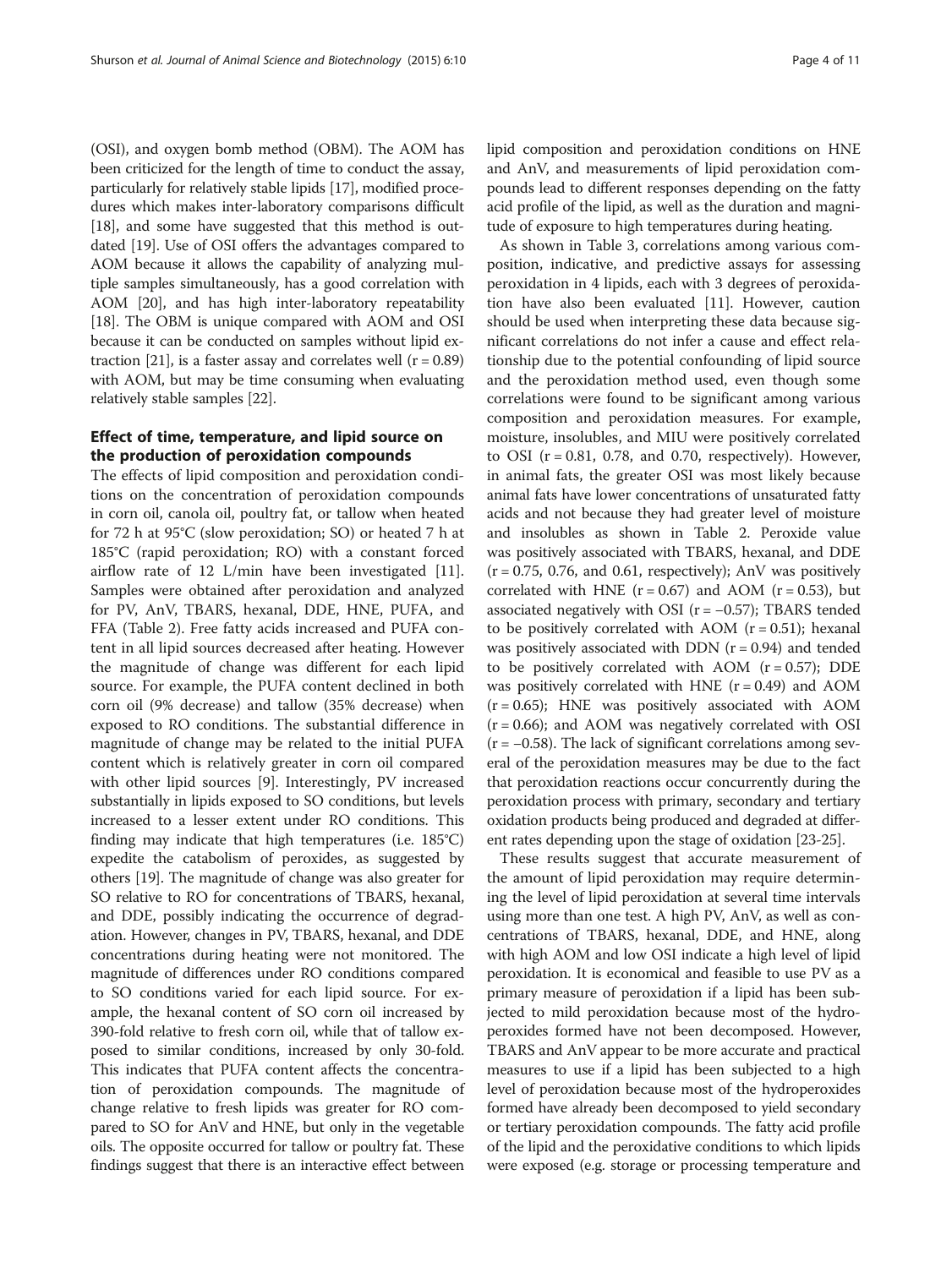| Items                          |           | Corn oil  |                |                                          | Canola oil |           |        | Poultry fat    |                | <b>Tallow</b>  |           |           |  |
|--------------------------------|-----------|-----------|----------------|------------------------------------------|------------|-----------|--------|----------------|----------------|----------------|-----------|-----------|--|
|                                | <b>OL</b> | <b>SO</b> | <b>RO</b>      | $\mathsf{OL}% \left( \mathcal{M}\right)$ | SO         | <b>RO</b> | OL     | SO             | <b>RO</b>      | <b>OL</b>      | <b>SO</b> | <b>RO</b> |  |
| Crude fat, %                   | 99.34     | 99.36     | 99.26          | 99.16                                    | 99.50      | 99.26     | 95.52  | 96.42          | 98.23          | 98.04          | 98.68     | 99.02     |  |
| Free fatty acids, %            | 0.28      | 0.48      | 0.65           | 0.36                                     | 0.57       | 0.58      | 3.62   | 3.65           | 3.17           | 1.99           | 3.10      | 2.28      |  |
| Total MIU <sup>2</sup>         | 1.00      | 1.02      | 1.22           | 1.01                                     | 0.89       | 0.96      | 2.24   | 1.01           | 1.23           | 0.78           | 0.60      | 0.64      |  |
| Moisture, %                    | 0.06      | 0.00      | 0.06           | 0.08                                     | 0.00       | 0.00      | 0.19   | 0.02           | 0.07           | 0.15           | 0.10      | 0.07      |  |
| Insolubles, %                  | 0.02      | 0.04      | 0.08           | 0.02                                     | 0.02       | 0.02      | 1.08   | 0.08           | 0.22           | 0.22           | 0.16      | 0.23      |  |
| Unsaponifiables, %             | 0.92      | 0.98      | 1.06           | 0.91                                     | 0.87       | 0.94      | 0.97   | 0.93           | 0.94           | 0.41           | 0.34      | 0.34      |  |
| Fatty acids, %                 |           |           |                |                                          |            |           |        |                |                |                |           |           |  |
| Myristic (14:0)                | 0.06      | 0.06      | 0.07           | 0.08                                     | 0.09       | 0.08      | 0.63   | 0.63           | 0.65           | 3.03           | 3.21      | 3.29      |  |
| Palmitic (16:0)                | 10.76     | 11.90     | 12.11          | 3.95                                     | 4.39       | 4.43      | 24.69  | 24.49          | 24.68          | 24.50          | 24.68     | 25.94     |  |
| Palmitoleic (16:1)             | 0.10      | 0.10      | 0.12           | 0.22                                     | 0.23       | 0.23      | 7.11   | 7.39           | 7.19           | 2.55           | 2.71      | 2.55      |  |
| Stearic (18:0)                 | 1.71      | 1.91      | 1.93           | 1.78                                     | 1.93       | 1.95      | 5.93   | 5.62           | 5.80           | 21.59          | 20.00     | 21.97     |  |
| Oleic (18:1)                   | 27.70     | 29.84     | 29.80          | 64.57                                    | 65.47      | 66.82     | 38.07  | 39.16          | 39.20          | 32.03          | 33.48     | 30.62     |  |
| Linoleic (18:2)                | 57.18     | 52.73     | 52.32          | 17.90                                    | 16.51      | 15.93     | 18.50  | 17.59          | 17.10          | 2.80           | 1.83      | 1.84      |  |
| Linolenic (18:3)               | 0.79      | 0.62      | 0.63           | 7.09                                     | 5.73       | 5.01      | 0.77   | 0.67           | 0.69           | 0.22           | 0.12      | 0.11      |  |
| $U: S^3$                       | 6.85      | 6.01      | 5.87           | 15.45                                    | 13.72      | 13.62     | 2.06   | 2.11           | 2.06           | 0.77           | 0.80      | 0.69      |  |
| lodine value <sup>4</sup>      | 125       | 119       | 118            | 105                                      | 100        | 98        | 73     | 73             | 72             | 35             | 35        | 32        |  |
| Vitamin E, IU/g                | 0.40      | < 0.10    | < 0.10         | 0.29                                     | < 0.10     | < 0.10    | < 0.10 | < 0.10         | < 0.10         | < 0.10         | < 0.10    | < 0.10    |  |
| Oxidation products             |           |           |                |                                          |            |           |        |                |                |                |           |           |  |
| $PV5$ , mEg/kg                 | 1         | 151       | $\overline{2}$ | 1                                        | 239        | 12        | 1      | 57             | $\overline{2}$ | $\mathbf{1}$   | 29        | 3         |  |
| p-Anisidine value <sup>6</sup> | <1        | 61.4      | 142.9          | $\mathbf{1}$                             | 37.0       | 154.8     | 3      | 88             | 22             | $\overline{4}$ | 120       | 19        |  |
| TBARS <sup>7</sup> , µmol/kg   | 16        | 225       | 119            | 45                                       | 968        | 622       | 79     | 151            | 58             | 58             | 61        | 41        |  |
| Hexanal, mg/kg                 | $<\!1$    | 390       | 83             | $\mathbf{1}$                             | 180        | 59        | 3      | 88             | 22             | 4              | 120       | 19        |  |
| 2,4-decadienal, ppm            | 72        | 3,728     | 1,345          | 7                                        | 1,091      | 511       | 30     | 442            | 169            | 47             | 261       | 125       |  |
| HNE <sup>8</sup> , µmol/kg     | $\circ$   | 194       | 594            | $\circ$                                  | 105        | 221       | 0      | $\overline{2}$ | $\circ$        | 0              | 13        | 6         |  |
| AOM <sup>9</sup> , mEq/kg      | 103       | 575       | 528            | 112                                      | 419        | 533       | 4      | 298            | 5              | $<$ 2          | 6         | 446       |  |
| $OSI^{10}$ , h                 | 8.4       | < 1.0     | < 1.0          | 9.2                                      | < 1.0      | < 1.0     | 24.6   | < 1.0          | < 1.0          | 12.1           | < 1.0     | < 1.0     |  |

<span id="page-4-0"></span>Table 2 Indicative measures of lipid peroxidation measures in original lipids (OL) exposed to slow (SO) or rapid peroxidation (RO) conditions  $[11]$  $[11]$ <sup>1</sup>

<sup>1</sup>OL: Lipids were stored as received without antioxidants or heating; SO, lipids heated for 72 h at 95°C with constant compressed air flow rate at 12 L/min RO, lipids heated for 7 h at 185°C with constant compressed air flow rate at 12 L/min.

<sup>2</sup>Total of moisture, insolubles, and unsaponifiables content.

<sup>3</sup>Unsaturated to saturated fatty acid ratio.

 $^{4}$ lodine value was calculated as iodine value = (C16:1) × 0.95 + (C18:1) × 0.86 + (C18:2) × 1.732 + (C18:3) × 2.616 (Method Cd 1–25; AOCS, 1998).<br><sup>5</sup><sup>DV</sup> = Perexide value

 $P<sup>5</sup>PV =$  peroxide value.

6 There is no unit for p-anisidine value.

 $7$ TBARS = thiobarbituric acid reactive substances.

<sup>8</sup>HNE = 4-hydroxynonenal.

 $9^9$ AOM = active oxygen method measured as the peroxide value at 20 h of oxidation.

 $10$ OSI = oil stability index.

duration) appear to be important when selecting an indicative assay.

# Effect of lipid peroxidation on energy content and dietary nutrient digestibility

Feeding peroxidized lipids has been shown to reduce energy digestibility in broilers [[26,27\]](#page-9-0). Primary and secondary peroxidation products have been shown to react with amino acids and lipids in the gastrointestinal tract and decrease protein and lipid digestibility in rats [\[28](#page-9-0)].

Results from limited published studies have shown inconsistent responses of feeding peroxidized lipids to pigs, which may be related to the accuracy of the indicative tests used to characterize the lipids being evaluated. Increased rancidity of choice white grease (PV of 105 mEq/ kg equating to 6.3 mEq/kg diet) decreased feed intake, but fatty acid digestibility was not affected [\[6\]](#page-9-0). Dry matter, crude protein, ether extract digestibility, and MEcontent decreased in nursery pigs fed peroxidized fish oil [[29](#page-9-0)]. In contrast, no effect of slow or rapidly peroxidized corn oil,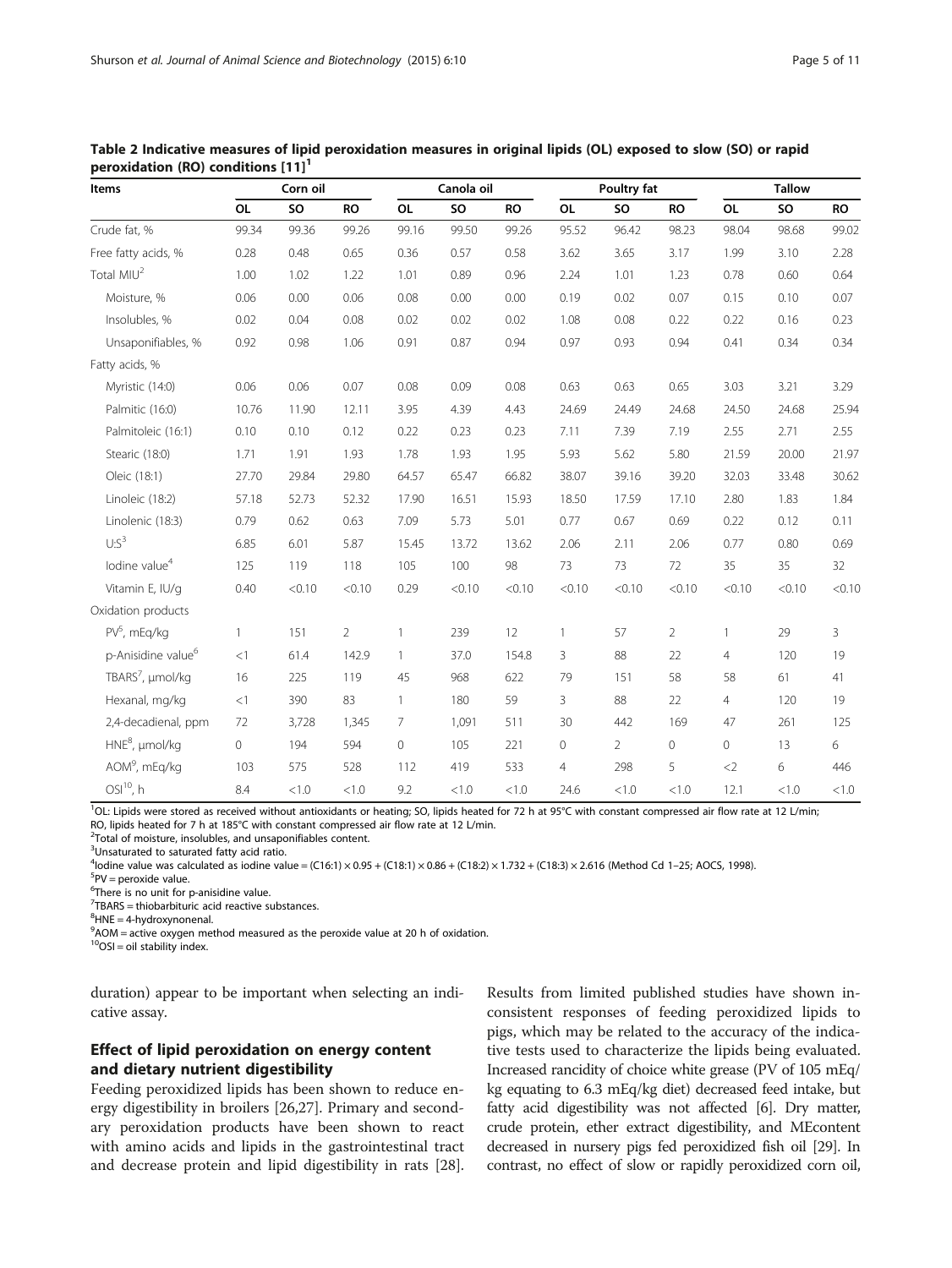| Items         | CF         | <b>FFA</b>               | <b>MIU</b> | Mo        | In        | Usap      | Myr       | Pal       | Pmo       | Ste       | Ole       | Lin       | Linol     | US        | IV        | VE  | PV | AnV | <b>TBARS</b> | Hex | <b>DDE</b> | <b>HNE</b> | <b>AOM</b> | OSI |
|---------------|------------|--------------------------|------------|-----------|-----------|-----------|-----------|-----------|-----------|-----------|-----------|-----------|-----------|-----------|-----------|-----|----|-----|--------------|-----|------------|------------|------------|-----|
| $\mathsf{CF}$ | 1.0        | $\overline{\phantom{a}}$ |            |           |           |           |           |           |           |           |           |           |           |           |           |     |    |     |              |     |            |            |            |     |
| FFA           | $-0.81$    | 1.0                      |            |           |           |           |           |           |           |           |           |           |           |           |           |     |    |     |              |     |            |            |            |     |
|               | 0.01       |                          |            |           |           |           |           |           |           |           |           |           |           |           |           |     |    |     |              |     |            |            |            |     |
| <b>MIU</b>    | $-0.66$    | <b>NS</b>                | 1.0        |           |           |           |           |           |           |           |           |           |           |           |           |     |    |     |              |     |            |            |            |     |
|               | 0.02       |                          |            |           |           |           |           |           |           |           |           |           |           |           |           |     |    |     |              |     |            |            |            |     |
| Mo            | $-0.57$    | 0.50                     | <b>NS</b>  | 1.0       |           |           |           |           |           |           |           |           |           |           |           |     |    |     |              |     |            |            |            |     |
|               | 0.05       | 0.10                     |            |           |           |           |           |           |           |           |           |           |           |           |           |     |    |     |              |     |            |            |            |     |
| In            | $-0.77$    | 0.60                     | 0.80       | 0.77      | 1.0       |           |           |           |           |           |           |           |           |           |           |     |    |     |              |     |            |            |            |     |
|               | 0.01       | 0.04                     | 0.01       | 0.01      |           |           |           |           |           |           |           |           |           |           |           |     |    |     |              |     |            |            |            |     |
| Usap          | <b>NS</b>  | <b>NS</b>                | 0.58       | <b>NS</b> | <b>NS</b> | 1.0       |           |           |           |           |           |           |           |           |           |     |    |     |              |     |            |            |            |     |
|               |            |                          | 0.05       |           |           |           |           |           |           |           |           |           |           |           |           |     |    |     |              |     |            |            |            |     |
| Myr           | ${\sf NS}$ | <b>NS</b>                | <b>NS</b>  | <b>NS</b> | <b>NS</b> | $-0.97$   | 1.0       |           |           |           |           |           |           |           |           |     |    |     |              |     |            |            |            |     |
|               |            |                          |            |           |           | 0.01      |           |           |           |           |           |           |           |           |           |     |    |     |              |     |            |            |            |     |
| Pal           | $-0.64$    | 0.89                     | <b>NS</b>  | 0.57      | 0.51      | $-0.52$   | 0.69      | 1.0       |           |           |           |           |           |           |           |     |    |     |              |     |            |            |            |     |
|               | 0.03       | 0.01                     |            | 0.05      | 0.09      | 0.08      | 0.01      |           |           |           |           |           |           |           |           |     |    |     |              |     |            |            |            |     |
| Pmo           | $-0.86$    | 0.93                     | NS.        | <b>NS</b> | 0.60      | <b>NS</b> | <b>NS</b> | 0.77      | 1.0       |           |           |           |           |           |           |     |    |     |              |     |            |            |            |     |
|               | 0.01       | 0.01                     |            |           | 0.04      |           |           | 0.01      |           |           |           |           |           |           |           |     |    |     |              |     |            |            |            |     |
| Ste           | <b>NS</b>  | <b>NS</b>                | <b>NS</b>  | <b>NS</b> | <b>NS</b> | $-0.96$   | 0.99      | 0.71      | <b>NS</b> | 1.0       |           |           |           |           |           |     |    |     |              |     |            |            |            |     |
|               |            |                          |            |           |           | 0.01      | 0.01      | 0.01      |           |           |           |           |           |           |           |     |    |     |              |     |            |            |            |     |
| Ole           | <b>NS</b>  | <b>NS</b>                | <b>NS</b>  | <b>NS</b> | <b>NS</b> | <b>NS</b> | <b>NS</b> | $-0.66$   | <b>NS</b> | <b>NS</b> | 1.0       |           |           |           |           |     |    |     |              |     |            |            |            |     |
|               |            |                          |            |           |           |           |           | 0.02      |           |           |           |           |           |           |           |     |    |     |              |     |            |            |            |     |
| Lin           | <b>NS</b>  | $-0.56$                  | <b>NS</b>  | <b>NS</b> | NS.       | 0.68      | $-0.68$   | <b>NS</b> | <b>NS</b> | $-0.68$   | <b>NS</b> | 1.0       |           |           |           |     |    |     |              |     |            |            |            |     |
|               |            | 0.06                     |            |           |           | 0.02      | 0.02      |           |           | 0.01      |           |           |           |           |           |     |    |     |              |     |            |            |            |     |
| Linol         | <b>NS</b>  | $-0.54$ NS               |            | <b>NS</b> | <b>NS</b> | <b>NS</b> | <b>NS</b> | $-0.80$   | <b>NS</b> | $-0.49$   | 0.95      | <b>NS</b> | 1.0       |           |           |     |    |     |              |     |            |            |            |     |
|               |            | 0.07                     |            |           |           |           |           | 0.01      |           | 0.10      | 0.01      |           |           |           |           |     |    |     |              |     |            |            |            |     |
| US            | 0.52       | $-0.76$                  | <b>NS</b>  | $-0.51$   | <b>NS</b> | <b>NS</b> | $-0.65$   | $-0.96$   | $-0.63$   | $-0.67$   | 0.83      | <b>NS</b> | 0.94      | 1.0       |           |     |    |     |              |     |            |            |            |     |
|               | 0.09       | 0.01                     |            | 0.09      |           |           | 0.02      | 0.01      | 0.03      | 0.02      | 0.01      |           | 0.01      |           |           |     |    |     |              |     |            |            |            |     |
| IV            | <b>NS</b>  | $-0.72$ NS               |            | $-0.51$   | <b>NS</b> | 0.85      | $-0.92$   | $-0.79$   | <b>NS</b> | $-0.93$   | <b>NS</b> | 0.85      | <b>NS</b> | 0.66      | 1.0       |     |    |     |              |     |            |            |            |     |
|               |            | 0.01                     |            | 0.09      |           | 0.04      | 0.01      | 0.01      |           | 0.01      |           | 0.01      |           | 0.02      |           |     |    |     |              |     |            |            |            |     |
| VE            | <b>NS</b>  | $-0.47$                  | <b>NS</b>  | <b>NS</b> | <b>NS</b> | <b>NS</b> | <b>NS</b> | <b>NS</b> | <b>NS</b> | <b>NS</b> | <b>NS</b> | <b>NS</b> | <b>NS</b> | <b>NS</b> | <b>NS</b> | 1.0 |    |     |              |     |            |            |            |     |
|               |            | 0.01                     |            |           |           |           |           |           |           |           |           |           |           |           |           |     |    |     |              |     |            |            |            |     |

<span id="page-5-0"></span>Table 3 Correlation matrix among lipid composition and various peroxidation measures  $[11]$  $[11]$  $[11]$ <sup>1</sup>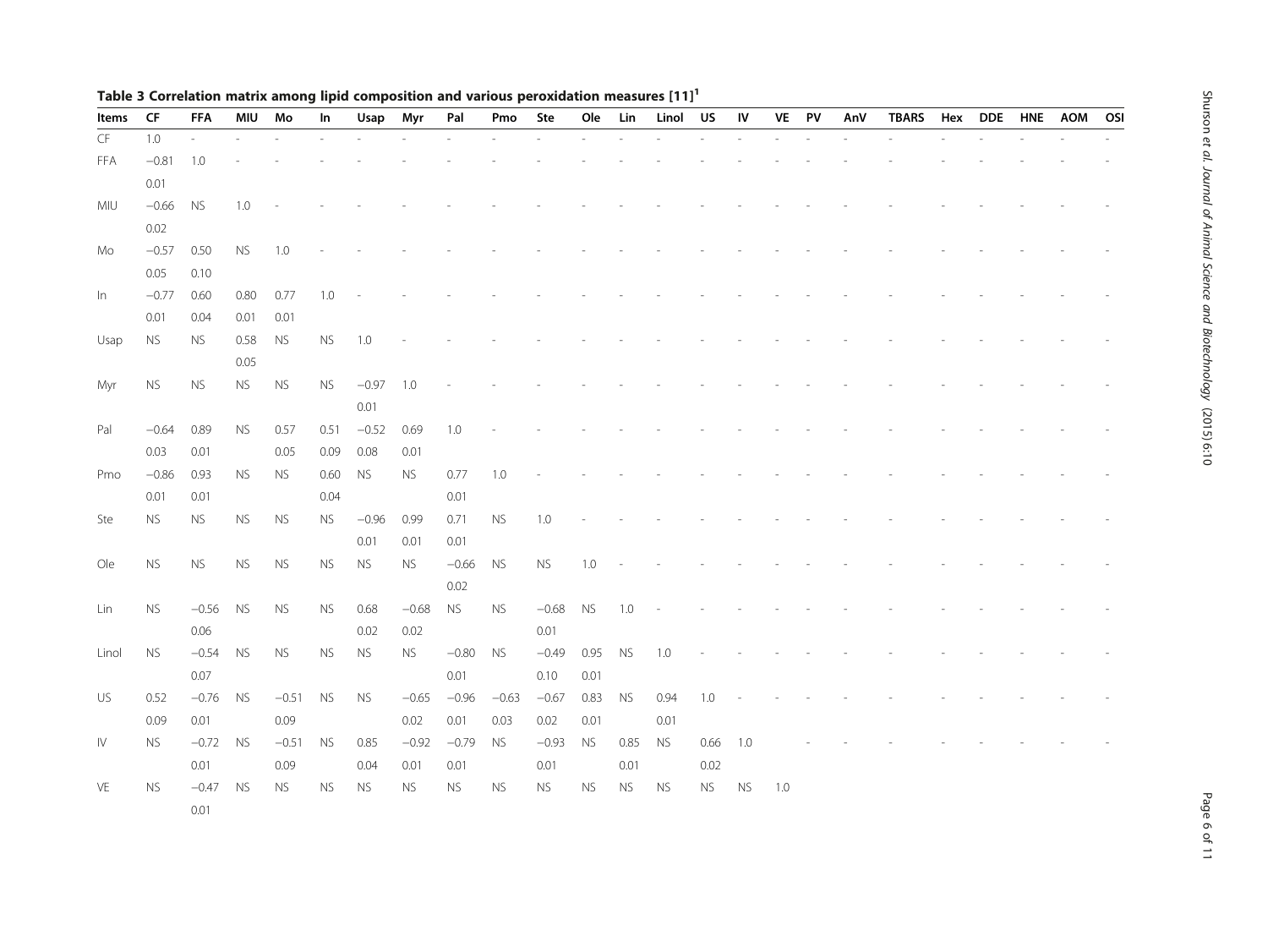| <b>PV</b>  | NS.       | <b>NS</b> | NS.       | $-0.57$   | <b>NS</b> | <b>NS</b> | <b>NS</b> | <b>NS</b> | <b>NS</b> | <b>NS</b> | <b>NS</b> | <b>NS</b> | <b>NS</b> | NS.       | <b>NS</b> | <b>NS</b> | 1.0       |           |           |           |           |           |         |        |
|------------|-----------|-----------|-----------|-----------|-----------|-----------|-----------|-----------|-----------|-----------|-----------|-----------|-----------|-----------|-----------|-----------|-----------|-----------|-----------|-----------|-----------|-----------|---------|--------|
|            |           |           |           | 0.05      |           |           |           |           |           |           |           |           |           |           |           |           |           |           |           |           |           |           |         |        |
| AnV        | NS.       | NS.       | NS.       | NS.       | <b>NS</b> | <b>NS</b> | <b>NS</b> | <b>NS</b> | <b>NS</b> | <b>NS</b> | <b>NS</b> | <b>NS</b> | <b>NS</b> | NS.       | <b>NS</b> | <b>NS</b> | NS.       | 1.0       |           |           |           |           |         |        |
| TBARS      | <b>NS</b> | NS.       | NS.       | $-0.58$   | <b>NS</b> | <b>NS</b> | <b>NS</b> | $-0.59$   | <b>NS</b> | NS.       | 0.70      | <b>NS</b> | 0.60      | 0.62      | <b>NS</b> | NS.       | 0.75      | <b>NS</b> | 1.0       |           |           |           |         |        |
|            |           |           |           | 0.05      |           |           |           | 0.04      |           |           | 0.01      |           | 0.04      | 0.03      |           |           | 0.01      |           |           |           |           |           |         |        |
| Hex        | <b>NS</b> | NS.       | NS.       | $-0.57$   | <b>NS</b> | <b>NS</b> | <b>NS</b> | <b>NS</b> | <b>NS</b> | <b>NS</b> | <b>NS</b> | <b>NS</b> | <b>NS</b> | <b>NS</b> | 0.50      | <b>NS</b> | 0.76      | <b>NS</b> | <b>NS</b> | 1.0       |           |           |         |        |
|            |           |           |           | 0.06      |           |           |           |           |           |           |           |           |           |           | 0.10      |           | 0.01      |           |           |           |           |           |         |        |
| <b>DDE</b> | <b>NS</b> | NS.       | <b>NS</b> | $-0.53$   | <b>NS</b> | <b>NS</b> | <b>NS</b> | <b>NS</b> | <b>NS</b> | <b>NS</b> | <b>NS</b> | 0.56      | <b>NS</b> | <b>NS</b> | <b>NS</b> | <b>NS</b> | 0.61      | <b>NS</b> | <b>NS</b> | 0.94      | 1.0       |           |         |        |
|            |           |           |           | 0.08      |           |           |           |           |           |           |           | 0.06      |           |           |           |           | 0.04      |           |           | 0.01      |           |           |         |        |
| <b>HNE</b> | <b>NS</b> | NS.       | <b>NS</b> | <b>NS</b> | <b>NS</b> | <b>NS</b> | <b>NS</b> | <b>NS</b> | <b>NS</b> | <b>NS</b> | <b>NS</b> | 0.54      | <b>NS</b> | <b>NS</b> | <b>NS</b> | NS.       | <b>NS</b> | 0.67      | <b>NS</b> | <b>NS</b> | 0.49      | 1.0       |         |        |
|            |           |           |           |           |           |           |           |           |           |           |           | 0.07      |           |           |           |           |           | 0.02      |           |           | 0.10      |           |         |        |
| AOM        | <b>NS</b> | $-0.51$   | <b>NS</b> | $-0.75$   | <b>NS</b> | <b>NS</b> | <b>NS</b> | NS.       | $-0.50$   | <b>NS</b> | <b>NS</b> | <b>NS</b> | <b>NS</b> | <b>NS</b> | <b>NS</b> | NS.       | <b>NS</b> | 0.53      | 0.51      | 0.57      | 0.65      | 0.66      | 1.0     | $\sim$ |
|            |           | 0.09      |           | 0.01      |           |           |           |           | 0.10      |           |           |           |           |           |           |           |           | 0.08      | 0.09      | 0.06      | 0.02      | 0.02      |         |        |
| <b>OSI</b> | $-0.60$   |           | 0.70      | 0.81      | 0.78      |           |           |           |           |           |           | NS.       | <b>NS</b> | <b>NS</b> | <b>NS</b> |           | NS NS     | $-0.57$   |           |           | <b>NS</b> | <b>NS</b> | $-0.58$ | $-1.0$ |
|            | 0.04      | <b>NS</b> | 0.01      | 0.01      | 0.01      | <b>NS</b> | NS.       | <b>NS</b> | <b>NS</b> | NS.       | NS.       |           |           |           |           |           |           | 0.05      | <b>NS</b> | <b>NS</b> |           |           | 0.05    |        |

Table 3 Correlation matrix among lipid composition and various peroxidation measures [[11](#page-8-0)]<sup>1</sup> (Continued)

<sup>1</sup>Abbreviations: CF = crude fat, FFA = free fatty acids, MIU = moisture, insolubles, and unsaponifiables, Mo = moisture, In = insolubles, Unsap = unsaponifiables, Myr = myristic acid, Pal = palmitic acid, Pmol = palmitic acid, Ste = stearic acid, Ole = oleic acid, Lin = linoleic acid, Linol = linolenic acid, US = unsaturated:saturated ratio, IV = iodine value, VE = vitamin E, PV = peroxide value, AnV = p-ansidine value, TBARS = thiobarbitu reactive substances,

Hex = hexanal, DDE = 2, 4-decadinal, HNE = 4-hydroxy nonenal, AOM = active oxygen method, and OSI = oil stability index. Top value represents correlation (r value) and bottom value represents significance (P value). If no value is given, it was not found to be different at  $P \le 0.10$  and listed as NS = non-significant.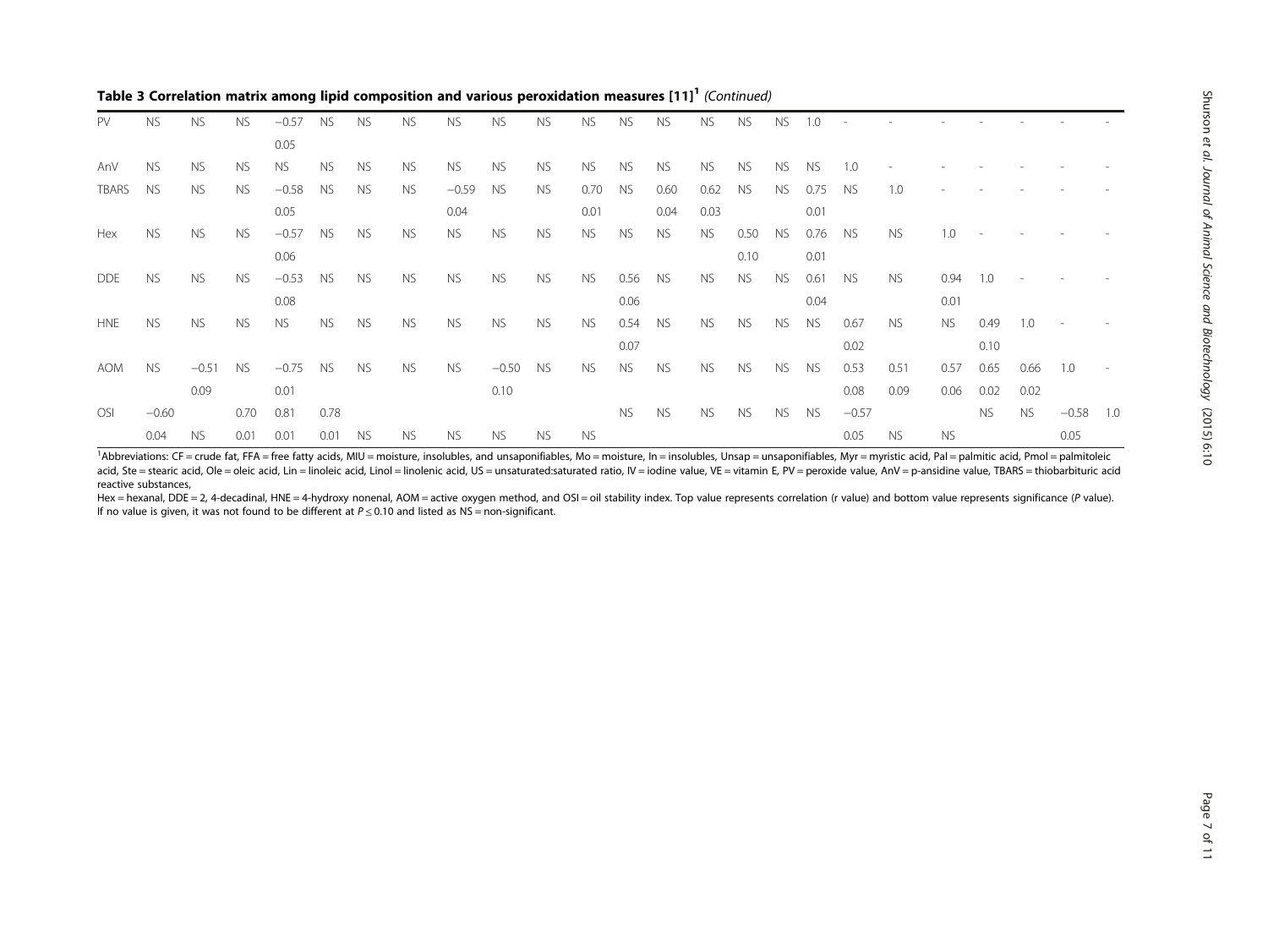canola oil, poultry fat, and tallow on DE and ME content was observed when these lipids were fed to nursery pigs, nor was there an effect on apparent total tract digestibility of dry matter, gross energy, ether extract, nitrogen, carbon, or sulfur [[30](#page-9-0)].

## Effects of feeding peroxidized lipids on pigand broiler growth performance

No universally accepted practical guidelines for maximal tolerable limits for adding peroxidized lipids to swine and poultry diets have been established. However, some researchers have suggested acceptable peroxidation threshold concentrations using PV as the peroxidation measure [[4](#page-9-0)-[7\]](#page-9-0).

Data from studies that measured growth performance of pigs ( $n = 16$  comparisons) and broilers ( $n = 26$  comparisons) fed diets containing peroxidized lipids have been summarized [[31\]](#page-9-0). Only studies evaluating supplemental lipid sources in isocaloric diets were included. Dietary TBARS and PV were obtained from each study, along with response variables including ADG, ADFI, G: F, and circulating concentrations of vitamin E and TBARS. Overall responses for swine and broilers fed diets with peroxidized lipids showed that ADG was 88.8  $\pm$  12.5% (range = 49.8 to 104.6%), ADFI was 92.5  $\pm$ 9.0% (range = 67.8 to 109.8%), and G:F was 95.7 ± 7.2% (range = 70.4 to 106.3%) relative to animals fed diets with unperoxidized lipids. The difference in magnitude of change for ADG (11.2%) compared to ADFI (7.5%) suggests that factors in addition to caloric intake contribute to reduced ADG when feeding peroxidized lipids. For swine, ADG was negatively correlated with dietary TBARS content ( $r = -0.63$ ), but not PV. For swine and broilers fed peroxidized lipids, serum content of vitamin E was  $53.7 \pm 26.3\%$  (range = 15.2 to 105.8%, n = 18) and TBARS was  $119.7 \pm 23.3\%$  (range = 97.0 to 174.8%, n = 12) relative to animals fed unperoxidized lipids, indicating that inclusion of peroxidized lipids in diets contributes to changes in metabolic oxidative status. Historically, PV has been used to assess lipid peroxidation, but TBARS may be a better measure for predicting the effects of lipid peroxidation on growth in swine

# Effects of feeding peroxidized lipids on metabolic oxidative status

Researchers have consistently shown that consumption of peroxidized lipids reduces the antioxidant status of swine [[7,32](#page-9-0)], broilers [\[33,34\]](#page-9-0), and rats [\[35\]](#page-9-0) compared with animals fed diets containing unperoxidized lipids. However, it is difficult to relate specific peroxidation indicators and compounds with physiological changes because there is no single measurement or index that completely characterizes metabolic oxidative status of pigs, but several indicators have been commonly used.

Metabolic oxidative status is often characterized by measuring TBARS and antioxidant concentrations in serum, liver, and other tissues. Higher plasma TBARS concentrations, and lower α-tocopherol concentrations were observed in broilers fed peroxidized vegetable oils with a dietary PV of 17.6 meq/kg feed [[27](#page-9-0)]. In swine, feeding peroxidized corn oil with dietary PV of 9 meq/kg feed increased plasma TBARS, and decreased α-tocopherol concentrations in plasma and liver [\[36\]](#page-9-0), and feeding slow and rapid peroxidized lipids to nursery pigs increased serum TBARS concentrations [\[7\]](#page-9-0). However, the lack of an increase in plasma TBARS may be due to the insufficient dietary oxidative challenge (using PV as an indicator of peroxidation in oil and feed), and there may be a threshold level above which feeding peroxidized lipids causes metabolic oxidative stress in pigs.

Increased liver size relative to body weight serves as a biological indicator of toxicity [\[37\]](#page-9-0). Research results have shown that feeding diets containing peroxidized lipids result in increased liver size [[7,38,39\]](#page-9-0), and this response may be a result of increased synthesis of microsomal enzymes to mitigate toxicity [[39\]](#page-9-0). However, the practical significance of such changes for nutrient metabolism, growth and health of animals is not clear.

Changes in gut barrier function are another indicator of metabolic oxidative status. Intestinal epithelial cells contain relatively high concentrations of PUFA, which are particularly effective in enhancing intestinal epithelia barrier integrity by improving natural resistance [\[40](#page-9-0)], but long chain PUFA are susceptible to lipid peroxidation [\[41\]](#page-9-0). Peroxidation of PUFA present in intestinal epithelial cell membranes may lead to cell injury, and thus, impair epithelial barrier function due to the disruption of the normal membrane structure and function [\[42](#page-9-0)]. Dietary peroxidized lipids induce metabolic oxidative stress in enterocytes [\[43,44](#page-9-0)]. There is also histological evidence that the half-life of enterocytes was reduced in broilers fed diets containing peroxidized lipids [\[45](#page-9-0)]. However, no effect on intestinal barrier function was observed when diets containing 10% peroxidized corn oil, canola oil, beef tallow, and poultry fat were fed to young pigs [\[46\]](#page-9-0).

Changes in gene regulation also indicate alterations in lipid metabolism when animals are fed peroxidized lipids. Feeding thermally oxidized lipids to rats [\[47,48](#page-9-0)] and pigs [[7,49](#page-9-0)] altered *in vivo* lipid metabolism by activating the peroxisome proliferator-activated receptor α (PPARα) via up-regulation of some target genes in PPARα, such as acyl CoA oxidase, catalase, and carnitine palmitoyltransferase-1. The transcription factor PPARα controls the expression of fatty acid oxidative metabolism in many aspects, including fatty acid uptake through membranes, fatty acid activation, intracellular fatty acid trafficking, fatty acid oxidation, ketogenesis, and triglyceride storage and lipolysis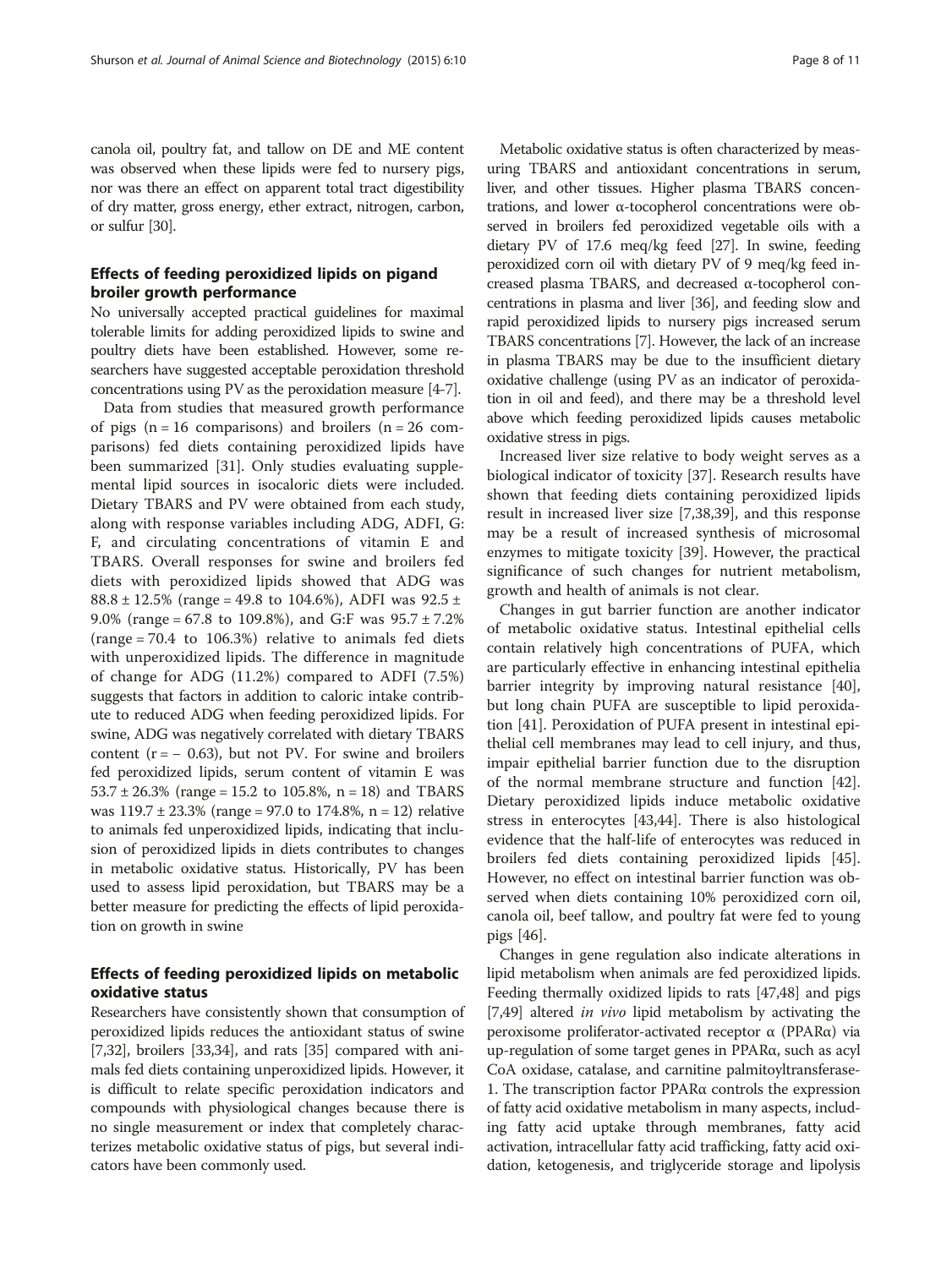<span id="page-8-0"></span>[[50](#page-9-0)]. Some mechanisms regarding these regulatory roles of PPARα in lipid metabolism have been studied, while most of them are still unknown. However, results from a recent study showed that pigs fed thermally oxidized lipids had increased activation of PPARα in the liver, indicating alterations in fatty acid metabolism [[7\]](#page-9-0).

# Role of supplemental antioxidants in diets containing peroxidized lipids

Antioxidant chemistry and applications is a complex field of science and this subject has been extensively reviewed [[51,52](#page-9-0)]. Addition of antioxidants (e.g. butylated hydroxyanisole, butylated hydroxytoluene, tocopherol, and ethoxyquin) to human, rodent, livestock, and poultry diets has been evaluated, but their impacts on animal physiological and performance parameters has been inconsistent [[36](#page-9-0)]. Feed conversion was reduced in broilers fed peroxidized poultry fat compared to birds fed unperoxidized poultry fat, but the addition of ethoxyquin to these diets improved feed conversion regardless of lipid peroxidation level [[45\]](#page-9-0). Likewise, supplementation of antioxidants improved growth performance in pigs fed diets containing dried distillers grains with solubles or peroxidized corn oil [[36,53\]](#page-9-0). In contrast, other researchers have shown that supplementation of antioxidants to diets has no effect on growth performance in animals under dietary oxidative stress [[36,54](#page-9-0)-[56](#page-10-0)]. Based on these inconsistent responses, it is unclear if antioxidants are necessary additions to lipids used in animal feed to maintain optimal nutritional value, or if their addition to swine diets are beneficial in overcoming a metabolic oxidative challenge.

# Conclusions

Lipid peroxidation is a dynamic process which produces numerous compounds which have been associated with deleterious effects on animal health, metabolic oxidative status, and growth performance. Consequently, these effects can significantly reduce energy and nutritional efficiency and increase the cost of food animal production. However, accurate measurement of the extent of lipid peroxidation and relationship to animal health and performance is a major obstacle that must be overcome to optimize energy and nutrient utilization efficiency in animal feeds. Currently, there are no universally accepted analytical standards for measuring lipid peroxidation, and various measures are used in different segments of the food, agriculture, and lipid industries. Animal nutritionists have historically assumed that peroxide value and thiobarbituric acid reactive substances assays are reliable indicators of the extent of lipid peroxidation in feed fats and oils. However, a review of the scientific literature and recent studies indicate that the use of PV or TBARS as single indicators do not adequately characterize the extent of lipid peroxidation as it relates to animal performance, and

may often provide misleading results. The fatty acid profile of the lipid and the peroxidative conditions to which lipids were exposed (e.g. storage or processing temperature and duration) appear to be important when selecting an indicative assay. Therefore, use of combinations of indicative peroxidation assays that measure compounds at different stages of peroxidation is recommended to provide a more accurate assessment of peroxidation of lipids used in animal feeds, and determine dietary thresholds of peroxidation compounds at which animal growth is impaired. Although the addition of some dietary antioxidants have been shown to improve animal performance when feeding peroxidized lipids, the type of antioxidant and the dietary peroxidation conditions where they are beneficial needs to be defined.

#### Abbreviations

ADG: Average daily gain; ADFI: Average daily feed intake; AnV: p-Anididine value; AOM: Active oxygen method; DDE: 2,4-decadienal; DE: Digestible energy; FFA: Free fatty acids; G:F: Gain:feed; HNE: 4-hydroxynonenal; IgA: Immunoglobulin A; MDA: Malondialdehyde; ME: Metabolizable energy; MIU: Moisture, insoluble, and unsaponifiables; OSI: Oil stability index; OMB: Oxygen bomb method; PPARα: Peroxisome proliferator-activated receptor; PUFA: Polyunsaturated fatty acids; PV: Peroxide value; RO: Rapid oxidation; SO: Slow oxidation; TBA: Thiobarbituric acid; TBARS: Thiobarbituric acid reactive substances.

#### Competing interests

The authors declare that they have no competing interests.

#### Authors' contributions

GCS, BJK, and ARH co-wrote this review and any internal research reported was jointly designed and interpreted. All authors have read and approved the manuscript.

#### Authors' information

Gerald C. Shurson, Ph.D., is a Professor of Animal Science at the University of Minnesota with expertise in nutrition, energy and nutrient digestibility, nutrient utilization, lipid peroxidation and utilization, and alternative feed ingredients in swine diets. Brian J. Kerr, Ph.D., is a Lead Scientist/Animal Scientist for the USDA Agricultural Research Service, with expertise in nutrition, energy and nutrient digestibility, nutrient utilization, lipid peroxidation and utilization, and alternative feed ingredients in swine diets. Andrea R. Hanson, Ph.D., is Director of Research for SVC-Research in St. Peter, Minnesota, with expertise in nutrition, nutrient digestion and utilization, and lipid peroxidation and utilization. Mention of a trade name, proprietary product, or specific equipment does not constitute a guarantee or warranty by the USDA or the University of Minnesota and does not imply approval to the exclusion of other products. The USDA and the University of Minnesota is an equal opportunity provider and employer.

#### Author details

<sup>1</sup>Department of Animal Science, University of Minnesota, St. Paul, MN 55018 USA. <sup>2</sup>USDA-ARS-National Laboratory for Agriculture and the Environment, Ames, IA 50011, USA. <sup>3</sup>SVC-Research, St. Peter, MN 56082, USA.

#### Received: 18 August 2014 Accepted: 1 March 2015 Published online: 21 March 2015

#### References

- 1. Belitz HD, Grosch W, Schieberle P:Lipids. In Food Chemistry. Edited by H. D. Belitz HD, Grosch W, Schieberle P.Berlin: Springer; 2009.
- 2. Wiseman J: 1999. Optimizing the role of fats in diet formulation. In Proceedings of the Australian Poultry Science Symposium. 1999:8–15.
- 3. Lykkesfeldt J, Svendsen O. Oxidants and antioxidants in disease: oxidative stress in farm animals. Vet J. 2007;173:502–11.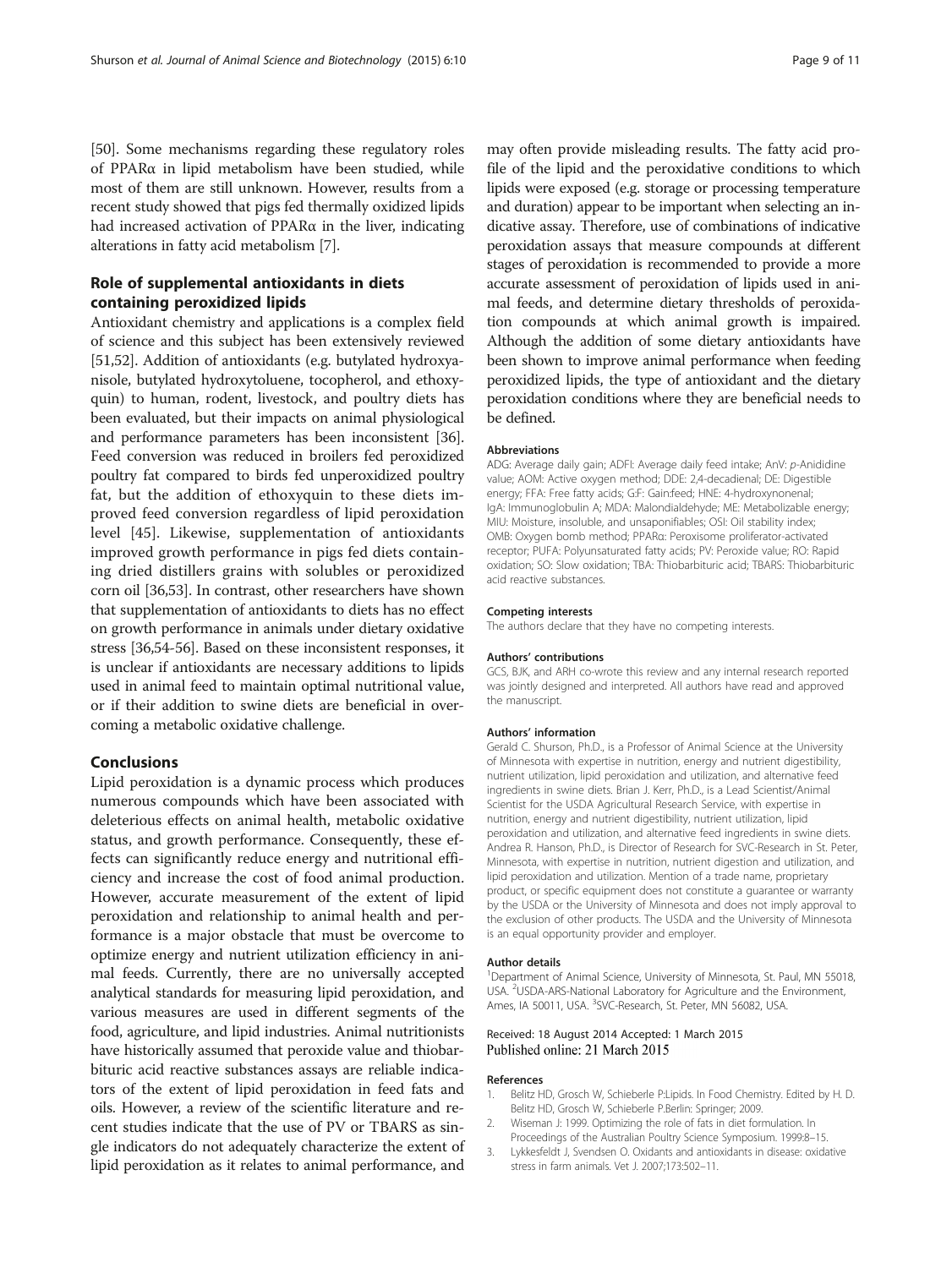- <span id="page-9-0"></span>4. Gray R, Robinson H. Free fatty acids and rancidity in relation to animal by-product protein concentrates. PoultSci. 1941;20:36–41.
- 5. Azain MJ. Fat in swine nutrition. In: Lewis AJ, Southern LL, editors. Swine Nutrition. Boca Raton: CRC Press; 2001. p. 95–106.
- 6. DeRouchey J, Hancock J, Hines R, Maloney C, Lee D, Cao H, et al. Effects of rancidity and free fatty acids in choice white grease on growth performance and nutrient digestibility in weanling pigs. J Anim Sci. 2004;82:2937–44.
- 7. Liu P, Chen C, Kerr BJ, Weber TE, Johnston LJ, Shurson GC. Influence of thermally-oxidized vegetable oils and animals fats on growth performance, liver gene expression, and liver and serum cholesterol and triglycerides in young pigs. J Anim Sci. 2014;92:2960–70.
- 8. Fitch HB. Lipid oxidation: Health implications of lipid oxidation. Information. 1993;4:800–19.
- 9. NRC. Nutrient requirements of swine. 11th ed. Washington DC: Natl. Acad. Press; 2012.
- 10. Danowska‐Oziewicz M, Karpińska‐Tymoszczyk M. Quality changes in selected frying fats during heating in a model system. J Food Lipids. 2005;12:159–68.
- 11. Liu P, Kerr BJ, Chen C, Weber TE, Johnston LJ, Shurson GC. Methods to create thermally-oxidized lipids and comparison of analytical procedures to characterize peroxidation. J Anim Sci. 2014;92:2950–9.
- 12. Seppanen CM:Isolation and identification of polar lipophilic aldehydes in oxidized vegetable oils. PhD thesis. University of Minnesota, Department of Food Science and Nutrition; 2005.
- 13. Hanson AR:Effects of dietary peroxidized lipids on the growth performance and metabolic oxidative status of nursery pigs. PhD thesis. University of Minnesota, Animal Science Department; 2014.
- 14. Johnson OC, Kummerow FA. Chemical changes which take place in an edible oil during thermal oxidation. J Am Oil Chem Soc. 1957;34:407–9.
- 15. Wanasundara UN, Shahidi F. Canola extract as an alternative natural antioxidant for canola oil. J Am Oil Chem Soc. 1994;71:817–22.
- 16. Sánchez-Muniz F, Cuesta C, Garrido-Polonio C. Sunflower oil used for frying: combination of column, gas and high-performance size-exclusion chromatography for its evaluation. J Am Oil Chem Soc. 1993;70:235–40.
- 17. Shermer WD, Giesen AF. Quality control methods to montior oxidative status of fats: what do fat tests tell you? Feed Manag. 1997;48:55–8.
- 18. Jebe TA, Matlock MG, Sleeter RT. Collaborative study of the oil stability index analysis. J Am Oil Chem Soc. 1993;70:1055–61.
- 19. Shahidi F, Zhong Y. Lipid Oxidation: Measurement Methods. In: Shahidi F, editor. Bailey's Industrial Oil and Fat Products. Hoboken: Wiley; 2005.
- 20. Läubli MW, Bruttel PA. Determination of the oxidative stability of fats and oils: comparison between the active oxygen method (AOCS Cd 12–57) and the Rancimat method. J Am Oil Chem Soc. 1986;63:792–5.
- 21. Gearhart W, Stuckey B, Austin J. Comparison of methods for testing the stability of fats and oils, and of foods containing them. J Am Oil Chem Soc. 1957;34:427–30.
- 22. Pohle W, Gregory R, van Giessen B. A rapid oxygen bomb method for evaluating the stability of fats and shortenings. J Am Oil Chem Soc. 1963;40:603–5.
- 23. Gutteridge JM. Lipid peroxidation and antioxidants biomarkers of tissue damage. Clin Chem. 1995;41:1819–28.
- 24. Liu K:Properties and edible applications of soybean oil.In Soybeans: Chemistry, Technology, and Utilization.New York 1997:347–378.
- 25. Young IS, McEneny J. Lipoprotein oxidation and athlerosclerosis. Biochem Soc Trans. 2001;29:358–62.
- 26. Inoue T, Kurashige A, Minetoma T, Shigyo F: 1984. Nutritional effect of oxidized soybean oil in broiler diet. In Proceedings of the XVII World's Poultry Congress: Helsinki; 1984:368–369.
- 27. Engberg RM, Lauridsen C, Jensen SK, Jakobsen K. Inclusion of oxidized vegetable oil in broiler diets. Its influence on nutrient balance and on the antioxidative status of broilers. Poult Sci. 1996;75:1003–11.
- 28. Nielson HK, Finot PA, Hurrell RF. Reactions of proteins with oxidized lipids. 2. Influence on protein-quality and on the bioavailability of lysine, methionine, cyst(e)ine and tryptophan as measured in rat assays. Br J Nutr. 1985;53:75–86.
- 29. Yuan S, Chen D, Zhang K, Yu B. Effects of oxidative stress on growth performance, nutrient digestibilities and activities of antioxidative enzymes of weanling pigs. Asian-Aust J Anim Sci. 2007;20:1600–5.
- 30. Liu P, Chen C, Kerr BJ, Weber TE, Johnston LJ, Shurson GC. Influence of thermally-oxidized vegetable oils and animal fats on energy and nutrient digestibility in young pigs. J Anim Sci. 2014;92:2971–9.
- 31. Hanson AR, Urriola PE, Shurson GC. Peroxide value (PV) and thiobarbituric acid reactive substaances (TBARS) as indicators of dietary lipid peroxidation, reduced growth performance, and metabolic oxidation status when feeding peroxidized lipids to pigs and broilers [abstract]. J Anim Sci. 2014;91 Suppl 2:144.
- 32. Boler D, Fernández-Dueñas D, Kutzler L, Zhao J, Harrell R, Campion D, et al. Effects of oxidized corn oil and a synthetic antioxidant blend on performance, oxidative status of tissues, and fresh meat quality in finishing barrows. J Anim Sci. 2012;90:5159–69.
- 33. Tavárez MA, Boler DD, Bess KN, Zhao J, Yan F, Dilger AC, et al. Effect of antioxidant inclusion and oil quality on broiler performance, meat quality, and lipid oxidation. Poult Sci. 2011;90:922–30.
- 34. Takahashi K, Akiba Y. Effect of oxidized fat on performance and some physiological responses in broiler chickens. Jpn Poult Sci. 1999;36:304–10.
- 35. Liu JF, Huang CJ. Tissue alpha-tocopherol retention in male rats is compromised by feeding diets containing oxidized frying oil. J Nutr. 1995;125:3071.
- 36. Fernández-Dueñas DM:Impact of oxidized corn oil and synthetic antioxidant on swine performance, antioxidant status of tissues, pork quality and shelf life evaluation.PhD thesis.University of Illinois Champaign-Urbana, Department of Animal Sciences; 2009.
- 37. Juberg DR, Mudra DR, Hazelton GA, Parkinson A. The effect of fenbuconazole on cell proliferation and enzyme induction in the liver of female CD1 mice. Toxicol Appl Pharmacol. 2006;214:178–87.
- 38. Eder K. The effects of a dietary oxidized oil on lipid metabolism in rats. Lipids. 1999;34:717–25.
- 39. Huang CJ, Cheung NS, Lu VR. Effects of deteriorated frying oil and dietary protein levels on liver microsomal enzymes in rats. J Am Oil Chem Soc. 1988;65:1796–803.
- 40. Willemsen LEM, Koetsier MA, Balvers M, Beermann C, Stahl B, van Tol EAF. Polyunsaturated fatty acids support epithelial barrier integrity and reduce IL-4 mediated permeability in vitro. Eur J Nutr. 2008;47:183–91.
- 41. Tappel AL. Vitamin E, as a biological lipid antioxidant. Vit Horm. 1962;20:493–510.
- 42. Lauridsen C, Hojsgaard S, Sorensen MT. Influence of dietary rapeseed oil, vitamin E, and copper on the performance and the antioxidative and oxidative status of pigs. J Anim Sci. 1999;77:906–16.
- 43. Ringseis R, Piwek N, Eder K. Oxidized fat induces oxidative stress but has no effect on NF-κB-mediated proinflammatory gene transcription in porcine intestinal epithelial cells. Inflamm Res. 2007;56:118–25.
- 44. Reddy K, Tappel AL. Effect of dietary selenium and autoxidized lipids on the glutathione peroxidase system of gastrointestinal tract and other tissues in the rat. J Nutr. 1974;104:1069–78.
- 45. Dibner J, Atwell C, Kitchell M, Shermer W, Ivey F. Feeding of oxidized fats to broilers and swine: effects on enterocyte turnover, hepatocyte proliferation and the gut associated lymphoid tissue. Anim Feed Sci Technol. 1996;62:1–13.
- 46. Liu P, Chen C, Kerr BJ, Weber TE, Johnston LJ, Shurson GC. Influence of thermally-oxidized vegetable oils and animals fats on intestinal barrier function and immune variables in young pigs. J Anim Sci. 2014;92:2980–6.
- 47. Koch L, Wunderlich FT, Seibler J, Konner AC, Hampel B, Irlenbusch S, et al. Central insulin action regulates peripheral glucose and fat metabolism in mice. J Clin Invest. 2008;118:2132–47.
- 48. Sulzle A, Hirche F, Eder K. Thermally oxidized dietary fat upregulates the expression of target genes of PPARα in rat liver. J Nutr. 2004;134:1375–83.
- 49. Luci S, Konig B, Giemsa B, Huber S, Hause G, Kluge H, et al. Feeding of a deep-fried fat causes PPARalpha activation in the liver of pigs as a non-proliferating species. Br J Nutr. 2007;97:872–82.
- 50. Cabrero A, Alegret M, Sanchez RM, Adzet T, Laguna JC, Vazquez M. Bezafibrate reduces mRNA levels of adipocyte markers and increases fatty acid oxidation in primary culture of adipocytes. Diabetes. 2001;50:1883–90.
- 51. Wanasundara UN, Shahidi F. Storage stability of microencapsulated seal blubber oil. J Food Lip. 1995;2:73–86.
- 52. Frankel EN. Antioxidants in food and biology: facts and fiction. Bridgewater: Oily Press; 2007.
- 53. Harrell RJ, Zhao J, Reznik G, Macaraeg D, Wineman T, Richards J, et al. Application of a blend of dietary antioxidants in nursery pigs fed either fresh or oxidized corn oil or DDGS [abstract]. J Anim Sci. 2010;88(E-Suppl 3):60.
- 54. Wang SY, Bottje W, Maynard P, Dibner J, Shermer W. Effect of santoquin and oxidized fat on liver and intestinal glutathione in broilers. Poult Sci. 1997;76:961–7.